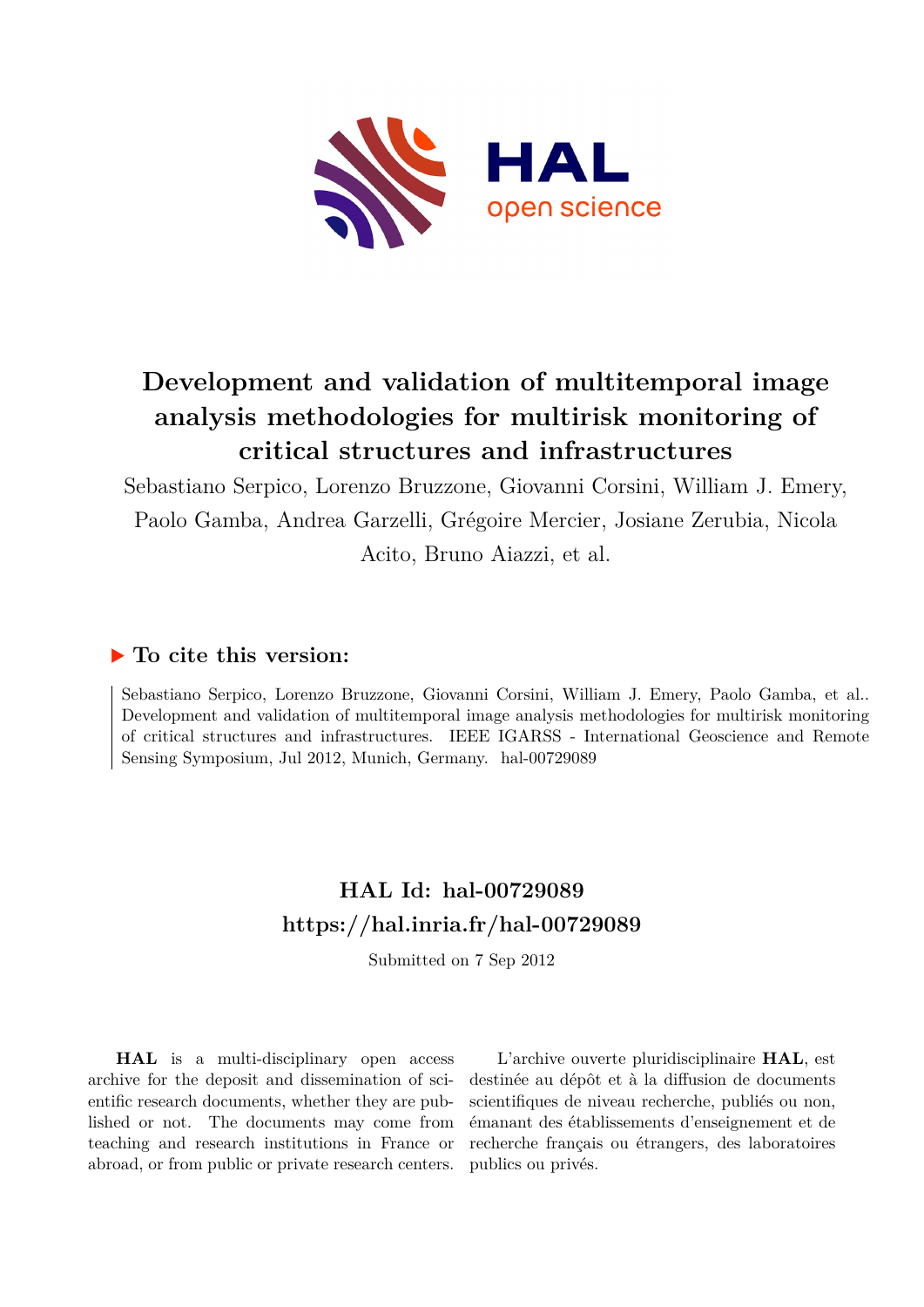### **DEVELOPMENT AND VALIDATION OF MULTITEMPORAL IMAGE ANALYSIS METHODOLOGIES FOR MULTIRISK MONITORING OF CRITICAL STRUCTURES AND INFRASTRUCTURES**

 $S$ ebastiano B. Serpico<sup>1</sup>, Lorenzo Bruzzone<sup>2</sup>, Giovanni Corsini<sup>3</sup>, William J. Emery<sup>4</sup>, Paolo Gamba<sup>5</sup>, *Andrea Garzelli<sup>6</sup> , Gregoire Mercier7 , Josiane Zerubia<sup>8</sup> , Nicola Acito3 , Bruno Aiazzi<sup>6</sup> , Francesca Bovolo<sup>2</sup> , Fabio Dell'Acqua<sup>5</sup> , Michaela De Martino<sup>1</sup> , Marco Diani<sup>3</sup> , Vladimir Krylov<sup>8</sup> , Gianni Lisini<sup>5</sup> , Carlo Marin<sup>2</sup> , Gabriele Moser1 , Aurelie Voisin<sup>8</sup> , Claudia Zoppetti6*

<sup>1</sup> Univ. Genoa, via Opera Pia 11a, 16145 Genoa (Italy), e-mail: sebastiano.serpico@unige.it  $2$  Univ. Trento, Dept. of Information Eng. and Computer Science, via Sommarive 14, 38123 Povo (Italy) <sup>3</sup> Univ. Pisa, Dept. of Information Eng., via G. Caruso 16, 56122 Pisa (Italy)

4 Univ. Colorado Boulder, Aerospace Eng. Sciences, CO 80309-0431, Boulder (CO, USA)

<sup>5</sup> Univ. Pavia, Dept. of Electronics, via Ferrata 1, 27100 Pavia (Italy)

<sup>6</sup> Univ. Siena, via Roma 56, Siena, and IFAC-CNR, via Madonna del Piano 10, Sesto Fiorentino (Italy) 7 Telecom Bretagne, Technopole Brest-Iroise, CS 83818 29 238 Brest Cedex (France)

8 INRIA, Ayin team, 2004, Route des Lucioles, B.P.93, 06902 Sophia Antipolis (France)

#### **ABSTRACT**

In the framework of the monitoring of structures and infrastructures from environmental disasters, the COSMO-SkyMed constellation has a huge potential, thanks to up to metric spatial resolution, short revisit time, and the day/night all-weather acquisition capability ensured by SAR. This paper focuses on the scientific results of the project "Development and validation of multitemporal image analysis methodologies for multirisk monitoring of critical structures and infrastructures," funded by the Italian Space Agency. Several change-detection, data-fusion, and feature-extraction techniques, which were developed and experimentally validated in the project for COSMO-SkyMed imagery and for their integration with other data sources (including very high resolution optical data), are described and examples of processing results are discussed.

*Index Terms—*Multirisk monitoring, urban areas, infrastructures, change detection, data fusion, feature extraction.

#### **1. INTRODUCTION**

The capability of monitoring structures and infrastructures from disasters such as fires, landslides, floods, etc., has a dramatic impact on human, social, and economic activities. The main contribution of remote sensing to this multirisk monitoring capability relies on the availability of very high resolution (VHR), all-weather, day/night, and short revisit time data. The COSMO-SkyMed (CSK®) constellation has a huge potential, thanks to up to metric spatial resolution,

revisit time as short as up to 12 hours, and the day/night and all-weather acquisition capability ensured by SAR.

This paper focuses on the scientific results of the project "Development and validation of multitemporal image analysis methodologies for multirisk monitoring of critical structures and infrastructures" (2010-2012; principal investigator: Prof. S. B. Serpico), funded by the Italian Space Agency (ASI) in the framework of the Announcement of Opportunity for CSK® data and devoted to development and experimental validation of image-analysis methods for multirisk monitoring of infrastructures and urban areas. The project has involved eight research units (see affiliations above) and addressed a number of challenging changedetection (CD), data-fusion, and feature-extraction problems. The next sections provide an overview of the proposed methodological approaches together with some examples of processing results obtained with CSK® images and other data sources (e.g., optical VHR data).

#### **2. CHANGE DETECTION FROM CSK® IMAGES AND POSSIBLE OTHER DATA SOURCES**

Several CD problems have been addressed, strongly focusing on the VHR capabilities of CSK® and encompassing pixelwise CD as well as detection of changes in small structures or buildings, and for port surveillance.

*Pixelwise CD with VHR CSK® and multisensor data.* A critical issue in pixelwise CD with VHR data is to characterize the spatial information associated with the image and correctly capture the geometrical structure that is usually apparent in VHR images of urban areas and infrastructures [2]. To this end, a novel method has been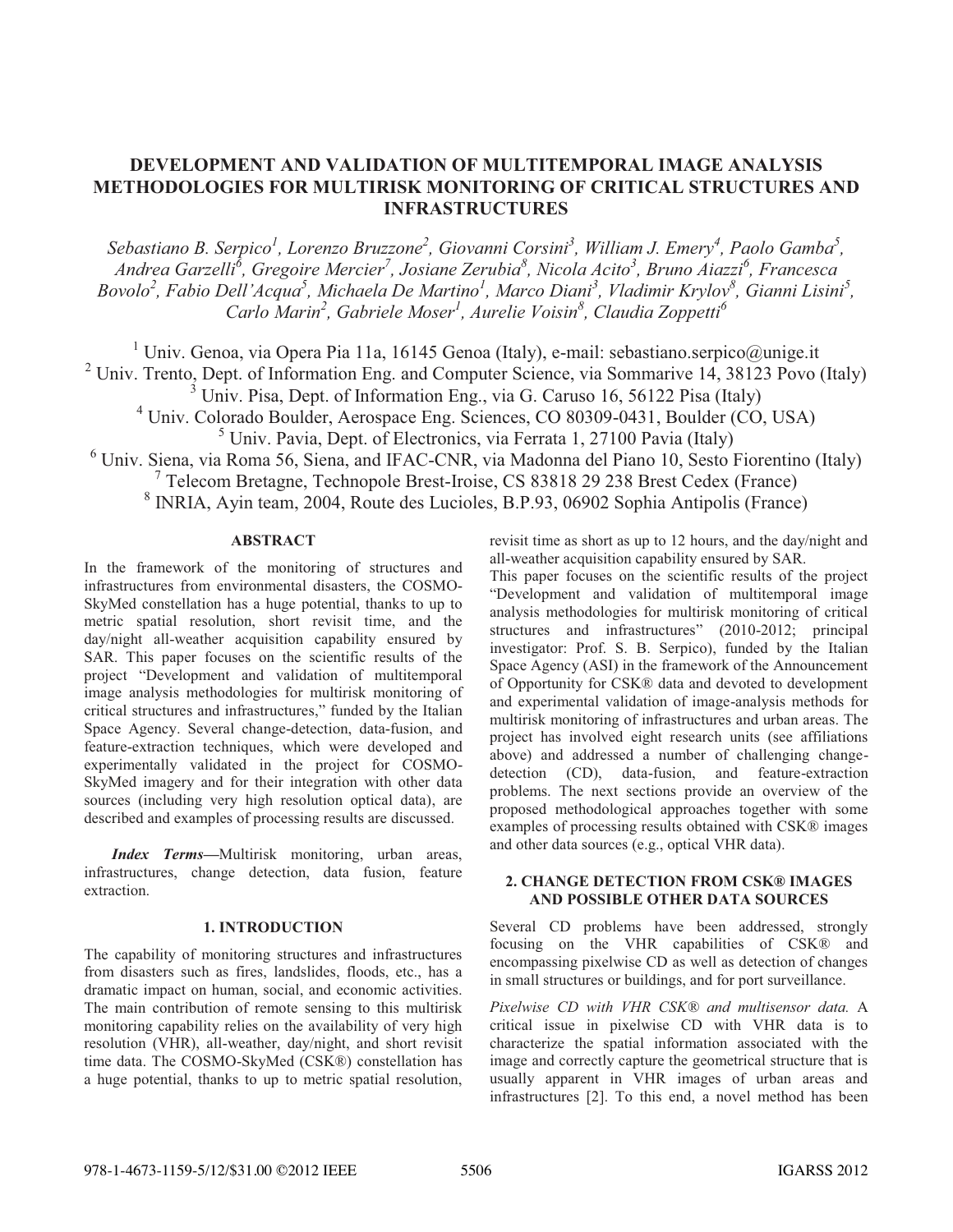proposed that combines an edge-preserving Markov random field (MRF) model based on line processes, a parameterestimation strategy based on a dictionary of SAR-specific probability density functions (PDFs), and graph-cut techniques for Markovian energy minimization. The method is fully automatic and, thanks to the data-fusion capabilities of MRF models, is feasible for both single- and multichannel input images and has also been extended to multisensor data composed of both CSK® and optical VHR observations. Generalized Gaussians are used to model the PDFs of optical VHR data.

Experiments were conducted with CSK® and QuickBird images acquired over Port-au-Prince (Haiti) before and after the 2010 dramatic earthquake. Qualitative validation through photo-interpretation and by comparison with ancillary data on the earthquake suggested the accuracy of the resulting change maps (Fig. 1; details can be found in [12]). These results are interpreted as due to the multisensor and VHR spatial modeling capability allowed by the proposed MRF and by the effectiveness of graph-cut algorithms for Markovian energy minimization.

*Detection of changes over buildings.* An approach has been developed based on two observations: i) in VHR SAR images, each building generates a clear double bounce; ii) a change in buildings implies a change in the double-bounce backscattering. The proposed method uses the Bayesian rule for compound classification to fuse the information about double-bounce lines, and about presence/absence of changes in the backscattering. Promising results have been obtained on a pair of spotlight VHR CSK® images acquired over L'Aquila (Italy) before and after the earthquake occurred on April 6, 2009.

*CD for port surveillance.* A method has been developed under the assumption that prior auxiliary information about the typical use of the areas is available (e.g., loading zones, storage tank areas, docking facilities). The method is based on two steps: 1) multiscale detection of changes in backscattering, and 2) detection of changes at the finest scale. Step 1 computes a pixel-based multilevel representation of the multitemporal information by applying the two-dimensional stationary wavelet transform to the logratio (LR) image [3], in order to roughly detect areas most probably associated with changes [4]. Step 2 is iterative and considers available prior information to define a proper set of multitemporal features that allow each specific change to be effectively characterized at the best resolution level. Which kind of feature and which CD technique should be involved in the process depend on the specific considered application. Experiments have been carried out on two spotlight CSK® images, acquired on April 23 and 24, 2010, on the port of Livorno, Italy (see Fig. 4). Between the two acquisitions, many cars were moved in the cargo terminal area and, as an example, we could count the number of such moved cars (see Figs. 4.a and b, and Table I) and tankers were moved in the wet dock (see Figs. 4.c and d). These

results were allowed by the multilevel information representation and by the proper characterization of car backscattering, modeled in terms of isolated scatterers [5] and formulated according to prior information.

*Detection of small changes in VHR CSK® images.* The problem has been approached by considering a general scheme based on a two-step procedure: first, the background characterization is accomplished by using multitemporal data; then, the detection of small changes is performed based on the results of the previous step. Generally, a threshold-based test has been adopted to discriminate the changed pixels between two images acquired at different times. Such a test is performed on a specific statistic that encompasses the relationships between the information content of the two images. The effectiveness of two CD schemes has been investigated. Given two intensity images *X* and *Y* acquired over the same area at different times, in order to detect the small changes occurred in *X* with respect to *Y*, both considered CD schemes assume *Y* as background and the pixels of *X* that are anomalous with respect to the background are declared as changes. Anomalousness between each pixel in *X* and the background is evaluated through a suitable similarity measure called test statistic. The first considered CD algorithm locally characterizes the background in terms of local mean and standard deviations, and uses the Mahalanobis distance as the test statistic. To mitigate the problem of the random fluctuation in the intensity value of the same pixel in the two different acquisitions, a linear prediction algorithm is entailed in the CD scheme.

In the second considered CD scheme for the detection of small changes, the test statistic is the conditional PDF evaluated for the intensity value of each pixel in *X*, conditioned to the value taken by *Y* in the same spatial position. High values of this conditional PDF denote high degree of similarity between the pixels in the two images, whereas low values indicate that a change has occurred in *X*. The involved PDF-estimation problems have been addressed by making use of a nonparametric approach based on the kernel density estimator (KDE [6][7]) and by automatically optimizing its parameters by the plug-in approach (Silverman's rule [7]). KDE is very attractive for its capability of self adaptation to different and heterogeneous scenarios. To test the CD algorithms, two CSK® spotlight images acquired over Livorno have been analyzed. The experiments have been carried out on a parking area where the ground truth for small changes has been derived by visual inspection.

*Land-cover mapping from VHR CSK® images*. Due to the key role that land-cover thematic information plays in the use of CD products in risk-monitoring applications, the problem of land-cover mapping from VHR CSK® images has also been addressed by proposing novel techniques based on multiscale MRF and copula theory [1].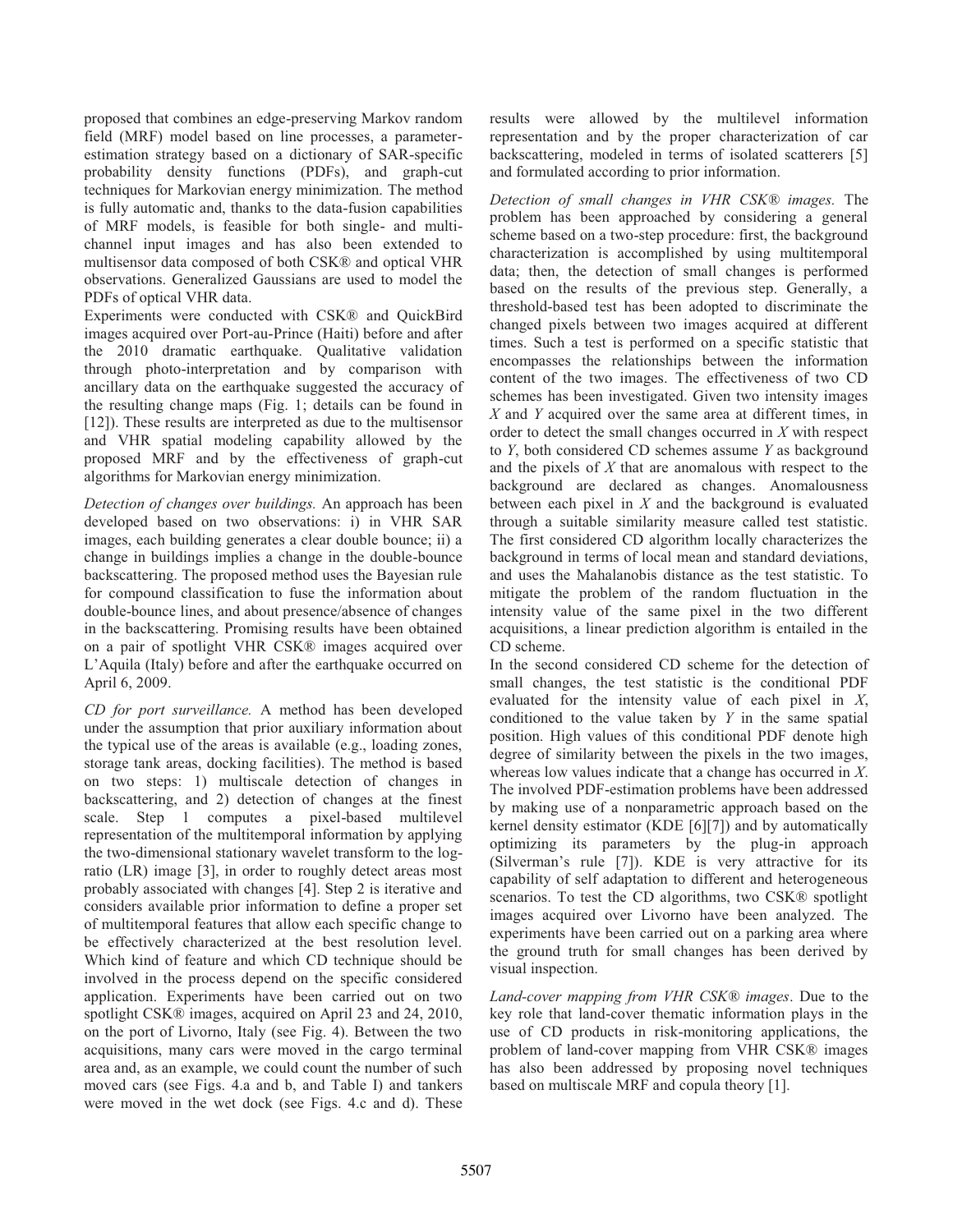#### **3. FEATURE EXTRACTION FOR CHANGE DETECTION**

Novel procedures have also been developed in the project to combine enhanced feature extraction schemes with CD and to support the detection of changes even when only heterogeneous data are available. Different approaches have been considered, including statistical and geometrical features.

*Improvement of CD results based on geometrical features.* A procedure has been designed to improve preexisting CD results by considering changes detected within geometrical features [8][9]. After the extraction of linear features from the scene, a "no-change" map corresponding to an area around matching features is extracted. This map may be used in conjunction with area-based or pixel-based change maps (such as those mentioned in Section 2) to refine their results. The method has been tested on pre- and post-event spotlight CSK® data over Port-au Prince (see examples of results in Fig. 2).

*Information-theoretic feature extraction for CD.* A second approach considered a spatial information-theoretic feature from multitemporal detected SAR images. The method is unsupervised and does not require accurate despeckling. Its steps are: local averaging; partitioning of the scatter plot of the two-date observations; mean-shift clustering; migration of the feature points toward cluster modes (the mode on the diagonal of the scatterplot for "no-change" pixels, those outside for "change" pixels); an appropriate scaling of the estimated joint distribution on the set *A* of scatter points belonging to the most populated (no-change) cluster and on the set  $B$  of scatter points belonging to the other clusters; and, finally, the computation of a multitemporal change feature by an information-theoretic formulation. Fig. 3 shows examples of results obtained with spotlight CSK® data of L'Aquila by a previous algorithm [10], by the proposed improved technique adopting mean-shift clustering, and by classical LR.

*CD from heterogeneous images.* CD from a pair of heterogeneous images (e.g., different acquisition geometries or polarizations) has been addressed by evaluating the texture distance between local distributions extracted by colocated sliding windows at the two dates. The local distributions are characterized by non-parametric Edgeworth expansions while their comparison is expressed in terms of Kullback-Leibler divergence. Since local distributions may strongly differ in the case of heterogeneous data, a simulated joint distribution has been computed parametrically by copula theory [11] or non-parametrically by Kohonen's self organizing maps.

#### **4. CONCLUSION**

Several challenging image-analysis problems have been addressed in the project. Novel change detection, data fusion, and feature extraction techniques have been methodologically developed and experimentally validated with CSK® and multisource data. The experiments suggested the effectiveness of the proposed methods in the application to diverse typologies (spotlight, stripmap, etc.) of CSK® images of urban areas and infrastructures and their capability to take benefit from the information conveyed by CSK®, optical VHR imagery, and ancillary data.

#### **ACKNOWLEDGMENT**

This work was carried out in the framework of the project "Development and validation of multitemporal image analysis methodologies for multirisk monitoring of critical structures and infrastructures," funded by the Italian Space Agency (ASI). The support is gratefully acknowledged. Prof. Zerubia would also like to thank INRIA and the French Defense Agency (DGA) for partial financial support of a PhD student (A. Voisin) and a postdoc (V. Krylov) involved in this work.

#### **REFERENCES**

[1] A. Voisin, V. Krylov, G. Moser, S. B. Serpico, J. Zerubia. "Multichannel hierarchical image classification using multivariate copulas", IS&T/SPIE Electronic Imaging 2012, Proc. of SPIE, volume 8296, 82960K, San Francisco (USA), January 22-26, 2012

[2] G. Moser, S. B. Serpico, "Edge-preserving classification of highresolution remote-sensing images by Markovian data fusion," Proc. of IGARSS-2009

[3] F. Bovolo, L. Bruzzone, "A detail-preserving scale-driven approach to change detection in multitemporal SAR images," IEEE Trans. Geosci. Rem. Sens., 43:2963- 2972, 2005

[4] R. J., Radke, S. Andra, O. Al-Kofahi, B. Roysam, "Image change detection algorithms: a systematic survey," IEEE Trans. Image Process., 14:294-307, 2005

[5] A. Lopes, E. Nezry, R. Touzi, H. Laur, "Structure detection and statistical adaptive speckle filtering in SAR images," Int. J. Remote Sens., 14:1735-1758, 1993

[6] H. Wolfgang, M. Müller, S. Sperlich, A. Werwatz, Nonparametric and Semiparametric Models, Springer-Verlag, 2004

[7] B.W. Silverman, Density Estimation for Statistics and Data Analysis, Chapman and Hall, 1986

[8] M. Negri, P. Gamba, G. Lisini, F. Tupin, "Junction-aware extraction and regularization of urban road networks in high resolution SAR images," IEEE Trans. Geosci. Remote Sensing, 44:2962-2971, 2006

[9] F. Dell'Acqua, P. Gamba, G. Lisini, "Change detection of multitemporal SAR data in urban areas combining feature-based and pixel-based techniques", IEEE Trans. Geosci. Remote Sensing, 44:2820-2827, 2006

[10] L. Alparone, B. Aiazzi, S. Baronti, A. Garzelli, F. Nencini, "Robust change analysis of SAR data through information-theoretic multitemporal features," Proc. of IGARSS-2007, pp. 3883-3886, July 23-28, 2007

[11] G. Mercier, G. Moser, S. B. Serpico, "Conditional copulas for change detection in heterogeneous remote sensing images," IEEE Trans. Geosci. Remote Sensing, 46:1428-1441, 2008

[12] L. Cianci, G. Moser, S. B. Serpico, "Change detection from very highresolution multisensor remote-sensing images by a markovian approach," *Proc. of IEEE-GOLD-2012* (in press)